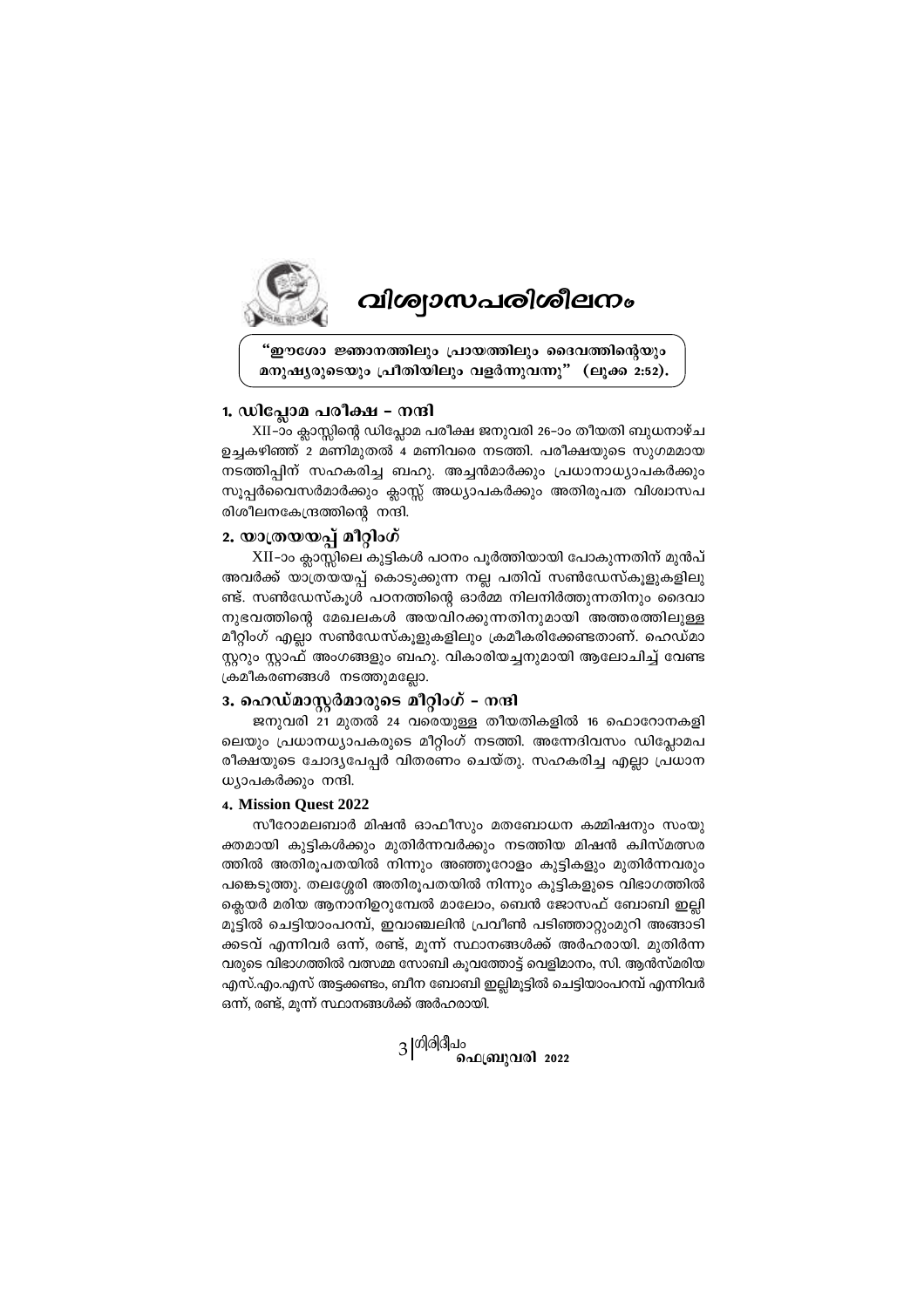## 5. വിശ്വാസോത്സവം 2022

വിശ്വാസോത്സവം നടത്തുന്ന തീയതി മാർച്ച് മാസത്തെ ഗിരിദീപത്തിൽ നൽകുന്നതാണ്. വിശ്വാസോത്സവ വർക്ക്ബുക്കിന്റെ ഓർഡർ ഫോം പൂരി പ്പിച്ച് ഇനിയും നൽകാത്തവർ എത്രയും പെട്ടെന്ന് തന്നെ ഓഫീസിലേക്ക് അയക്കേണ്ടതാണ്. ഒന്നു മുതൽ പതിനൊന്നുവരെ ക്ലാസ്സുകളിലെ കുട്ടിക ളുടെ വർക്കുബുക്കിന്റെ വില 25 രൂപയായിരിക്കും.

6. വാർഷികപരീക്ഷ I - XI : വാർഷിക പരീക്ഷ നടത്തുന്ന തീയതി മാർച്ച് മാസത്തെ ഗിരിദീപത്തിൽ നൽകുന്നതാണ്.

#### 7. ASPCT പരീക്ഷ - ഫെബ്രുവരി 6 ഞായർ

വിശ്വാസപരിശീലകർക്ക് ഈ വർഷം പഠിക്കാനുള്ള "ആരാണ് നിങ്ങ ളുടെ ദൈവം" എന്ന പുസ്തകത്തിന്റെ നാലാമത്തെ അദ്ധ്യായത്തെ ആസ്പ ദമാക്കിയുള്ള ഓൺലൈൻ പരീക്ഷ ഫെബ്രുവരി 6 ഞായറാഴ്ച രാത്രി 9 മണിക്ക് നടത്തുന്നു.

## നിർദ്ദേശങ്ങൾ

- a. ഗൂഗിൾ ഫോമിലൂടെ ആയിരിക്കും പരീക്ഷ നടത്തുന്നത്.
- $b$ . 25 ചോദ്യങ്ങൾ പരീക്ഷയ്ക്ക് ഉണ്ടായിരിക്കും.
- C. പുസ്തകത്തിന്റെ 75 മുതൽ 120 വരെയുള്ള പേജുകളിൽ നിന്നായിരിക്കും ചോദ്യ ങ്ങൾ ഉണ്ടാവുക.
- d. ഒരാൾ ഒരു പ്രാവശ്യം മാത്രമേ ഉത്തരങ്ങൾ പൂരിപ്പിച്ച് അയക്കുവാൻ പാടുള്ളു.
- e. പരീക്ഷയുടെ സമയം 15 മിനിറ്റായിരിക്കും.
- f. ഉത്തരങ്ങൾ സബ്മിറ്റ് ചെയ്തതിന്ശേഷം മാർക്കിന്റെ സ്ക്രീൻഷോട്ട് എടുത്ത് ഹെഡ്മാസ്റ്ററിന് നൽകേണ്ടതാണ്.
- g. അധ്യാപകർക്ക് ലഭിച്ച മാർക്കുകൾ ഹെഡ്മാസ്റ്റർ എഴുതി സൂക്ഷിക്കേ ണ്ടതാണ്.
- h. ഒന്ന് രണ്ട് അദ്ധ്യായങ്ങളുടെ പരീക്ഷ എഴുതാൻ സാധിക്കാതിരുന്നവർക്കും മൂന്നാം അദ്ധ്യായത്തിന്റെ പരീക്ഷയിൽ പങ്കെടുക്കാവുന്നതാണ്.

#### 8. ASPCT പരീക്ഷ - നന്ദി

"ആരാണ് നിങ്ങളുടെ ദൈവം" എന്ന പുസ്തകത്തിന്റെ മുന്നാമത്തെ അദ്ധ്യായം ആസ്പദമാക്കി വിശ്വാസപരിശീലകർക്ക് ജനുവരി 16 ഞായറാഴ്ച രാത്രി 9 മണിക്ക് നടത്തിയ ഓൺലൈൻ പരീക്ഷയിൽ 1926 വിശ്വാസപരി ശീലകർ പങ്കെടുത്തു. പരീക്ഷയിൽ പങ്കെടുത്ത എല്ലാ വിശ്വാസപരിശീ ലകർക്കും അഭിനന്ദനങ്ങൾ.

#### 9. സ്റ്റാഫ് മീറ്റിംഗ്

എല്ലാ സൺഡേ സ്കൂളുകളിലും ബഹു. വികാരിയച്ചന്റെ അദ്ധ്യക്ഷത

 $4|^{\text{of}}$ ിരിദീപം ഫെബ്രുവരി 2022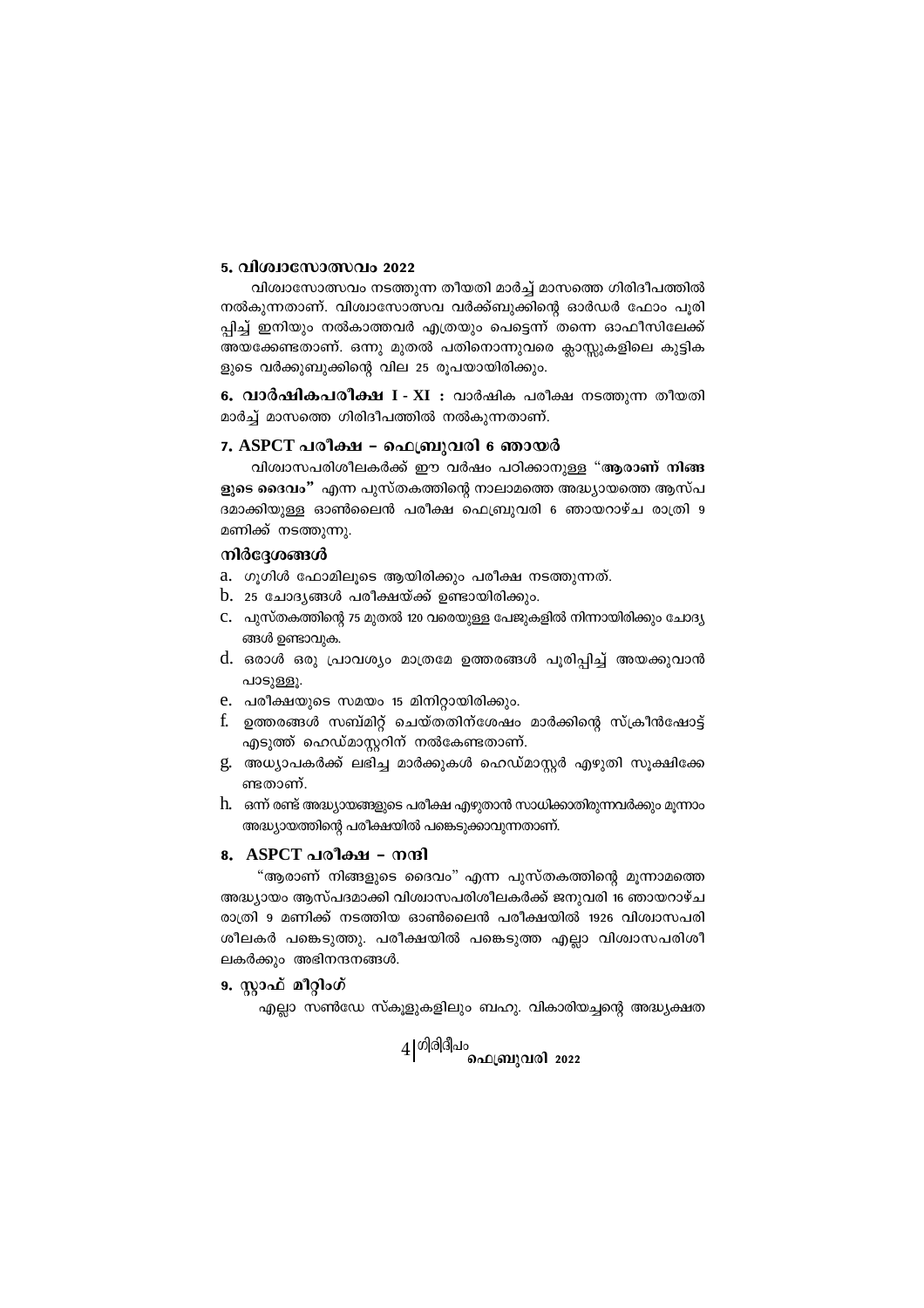യിൽ സ്റ്റാഫ് മീറ്റിംഗ് നടത്തണം. ഫെബ്രുവരി 13 ഞായറാഴ്ച സ്റ്റാഫ് മീറ്റിംഗ്കൂടി വിശ്വാസപരീശീലന പ്രവർത്തനങ്ങൾ സുഗമമായി നടത്തുന്ന തിനുവേണ്ട ക്രമീകരണങ്ങൾ നടത്തണം.

#### 10. ഫെബ്രുവരി മാസത്തിലെ വിശ്വാസപരിശീലന ക്ലാസ്റ്റകൾ

ശാലോം ടിവിയിൽ സംപ്രേഷണം ചെയ്ത (തിങ്കൾ മുതൽ ശനിവരെ) വിശ്വാസപരിശീലന ക്ലാസ്സുകളുടെ യൂട്യൂബ് ലിങ്ക് ഞായറാഴ്ചകളിൽ വാട്സ് ആപ്പ് ഗ്രൂപ്പിൽ നൽകുന്നത് താഴെ കൊടുത്തിരിക്കുന്ന വിധമായിരിക്കും.

06.02.2022 ഞായർ - അദ്ധ്യായം 15 പാർട്ട് 2 13.02.2022 ഞായർ - ഉപപാഠം 20.02.2022 ഞായർ - ഉപപാഠം 27.02.2022 ഞായർ - ഉപപാഠം

## 11. റെഗുലർ സൺഡേ ക്ലാസ്റ്റകൾ

ഗവൺമെന്റിന്റെ നിർദ്ദേശങ്ങൾ പാലിച്ചുകൊണ്ട് വിശ്വാസപരിശീലന ക്ലാ സുകൾ എപ്രകാരം ക്രമീകരിക്കുവാൻ സാധിക്കുമെന്ന് ബഹു. വികാരിയ ച്ചന്റെ അധ്യക്ഷതയിൽ സ്റ്റാഫ് മീറ്റിംഗ് കൂടി തീരുമാനിക്കുമല്ലോ.

# 12. സ്നേഹവീട് - ഭവനപദ്ധതി

സ്നേഹവീട് ഭവനപദ്ധതിയോട് സഹകരിച്ചുകൊണ്ടിരിക്കുന്ന എല്ലാ വിശ്വാസപരിശീലകർക്കും നന്ദി. ഇനിയും തുക നല്കാത്തവർ സംഭാവന സമാഹരിച്ച് ഓഫീസിൽ നല്കുമല്ലോ.

### $m$ ംഭാവന നൽകിയ സൺഡേ സ്കൂൾ

കാർത്തികപുരം- 7500.00

## 13. പ്രധാനാധ്യാപകരുടെ കോൺഫറൻസ് − 2022 ഫെബ്രുവരി 26

കോവിഡ് 19 പ്രതിസന്ധികൾമൂലം കഴിഞ്ഞ രണ്ടു വർഷങ്ങളിൽ പ്രധാ നാധ്യാപകരുടെ അതിരൂപതാതല മീറ്റിംഗ് കൂടുവാൻ സാധിച്ചിരുന്നില്ല. കോവിഡ് പ്രതിസന്ധി ഇല്ലെങ്കിൽ ഗവൺമെന്റിന്റെ നിർദ്ദേശങ്ങൾ പാലിച്ചു കൊണ്ട് 2022 ഫെബ്രുവരി 26-ന് അഭിവന്ദൃപിതാക്കൻമാരുടെ മഹനീയ സാന്നിദ്ധൃത്തിൽ പ്രധാനാധ്യാപകരുടെ കോൺഫറൻസ് കൂടുന്നതാണ്. അന്നേദിവസം 2019-2020, 2020-2021 പ്രവർത്തനവർഷങ്ങളിലെ വിവിധ അവാർഡുകൾ വിതരണം ചെയ്യുന്നതാണ്. കൂടാതെ വിശ്വാസപരിശീലന മേഖലയിൽ 50, 25 വർഷങ്ങൾ പൂർത്തിയാക്കിയവർ, 65 വയസ്സ് പൂർത്തി യാക്കി റിട്ടയർ ചെയ്ത വിശ്വാസപരിശീലകർ, 12 വർഷങ്ങൾ മുടങ്ങാതെ വിശ്വാസംപരിശീലിപ്പിച്ച അധ്യാപകർ, 12 വർഷം മുടങ്ങാതെ വിശ്വാസപരി ശീലന ക്ലാസ്സുകളിൽ പങ്കെടുത്ത കുട്ടികൾ എന്നിവരെ അന്നേദിവസം ആദ രിക്കുന്നതാണ്. വിശദവിവരങ്ങൾ പിന്നീട് അറിയിക്കുന്നതായിരിക്കും.

5 |<sup>ഗിരിദീപം</sup><br>ചെബ്രുവരി 2022